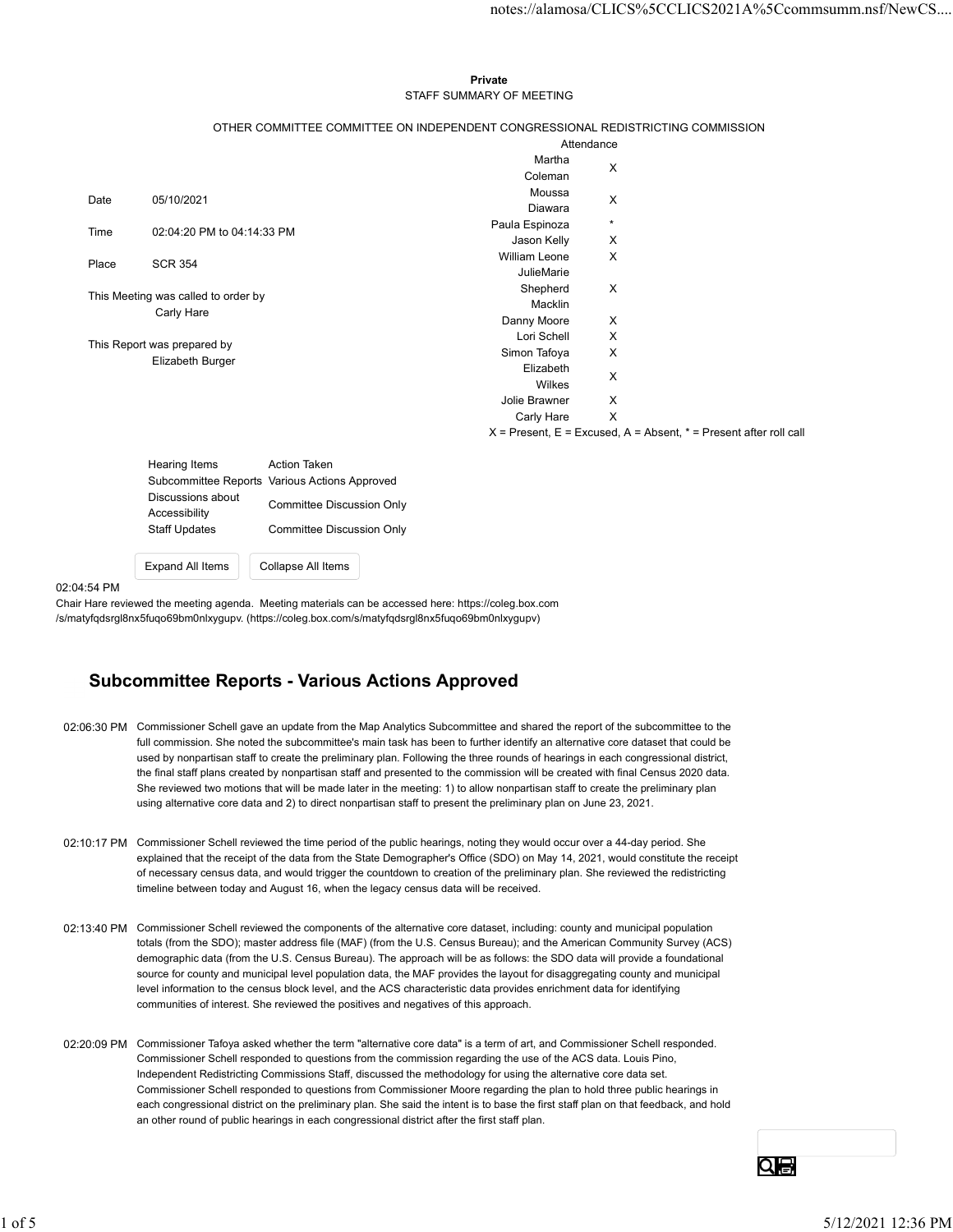- 02:40:25 PM Commissioner Espinoza commented on the "alternative dataset" terminology and her desire to use a different term. Commissioner Leone discussed "necessary census data" and stated that the approach squares with the constitutional requirements.
- 02:48:56 PM Commissioners commented on the alternative core data set approach. Commissioner Kelly raised concerns with the approach, noting that the ACS is not a census, and that the Colorado Constitution does not specifically discuss using different sets of data for the preliminary plan and the final plan. He discussed the limitations of the ACS data and stated his unwillingness to approve a final plan unless hearings are held on the plan developed with final Census data. Commissioners commented on the Commissioner Kelly's comments, and Commissioner Moore requested that the Map Analytics Subcommittee explore holding two hearings on the preliminary plan and a third after the final Census data is received.
- 02:56:27 PM Commissioner Coleman commented on adding an additional round of public hearings after the final data is received. Jerry Barry, Independent Redistricting Commissions Staff, noted that the term "necessary census data" is only used once in the Colorado Constitution, and that it is used in conjunction with creation of the preliminary plan. He said a legitimate argument can be made that the phrase applies specifically to the creation of the preliminary plan.

## 03:04:55 PM Move that the Commission authorize nonpartisan staff to create the preliminary plan using the

Motion Demography Office's (SDO) 2020 county and municipal population estimates, the Census Bureau's preliminary plan data. The preliminary plan data includes, but is not limited to, the State master address file (MAF), and the Census Bureau's American Community Survey (ACS) data (second by Wilkes) The Espinoza commented on the "alternative dataset" terminology and her desire to use a different term.<br>
The discussed "necessary census data" and stated that the approach squares with the constitutional<br>
E.<br>
Set commented Seconded Martha<br>Colonia Yes manda Yes<br>Coleman Yes Moussa Yes wodood Yes<br>Diawara Yes Paula <sub>contr</sub>etto de la contra de la contra de la contra de la contra de la contra de la contra de la contra de la contra de la contra de la contra de la contra de la contra de la contra de la contra de la contra de la con ndia and an announcement of the Message of the Sepinoza and the Vestina and the Vestina and the Vestina and the<br>Espinoza or the preliminary plan and the final plan. He discussed the limitations of the ACS data and stated his constructions of the Society of the plan developed with final Census data. Commissioners<br>to approve a final plan unles william with the contract of the contract of the contract of the contract of the contract of the contract of the contract of the contract of the contract of the contract of the contract of the contract of the contract of t which was a very set that the very set of the very set of the very set of the very set of the very set of the v<br>Leone was a very set of the very set of the very set of the very set of the very set of the very set of the ve JulieMarie Shepherd Yes Macklin Yes Danny Yes <u>Danny Yes</u><br>Moore the phrase applies specifically to the creation of the preliminary plan.<br>
Move that the Commission authorize nonpartisan staff to create the preliminary plan using the<br>
preliminary plan data. The preliminary plan data incl Simon and the second state of the second state of the second state of the second state of the second state of the second state of the second state of the second state of the second state of the second state of the second s undan<br>Tafoya Yes Elizabeth<br>
Yes <u>Literature</u><br>Wilkes Yes Jolie ers of the Messachusetts of the Messachusetts of the Messachusetts of the Messachusetts of the Messachusetts o<br>Brawner missel audies in (unitr), and the Carlists bureaus American Community Survey (ACS) data<br>Moved Lori Schell<br>Seconded Lori Schell<br>Seconded<br>Mousas Yes<br>Seconded<br>Mousas Yes<br>Paula<br>Militer Yes<br>Simpled Yes<br>Militer Yes<br>Militer Yes<br>B YES: 12 NO: 0 EXC: 0 ABS: 0 FINAL ACTION: PASS 2 of 5<br>2 of 5<br>2 of 5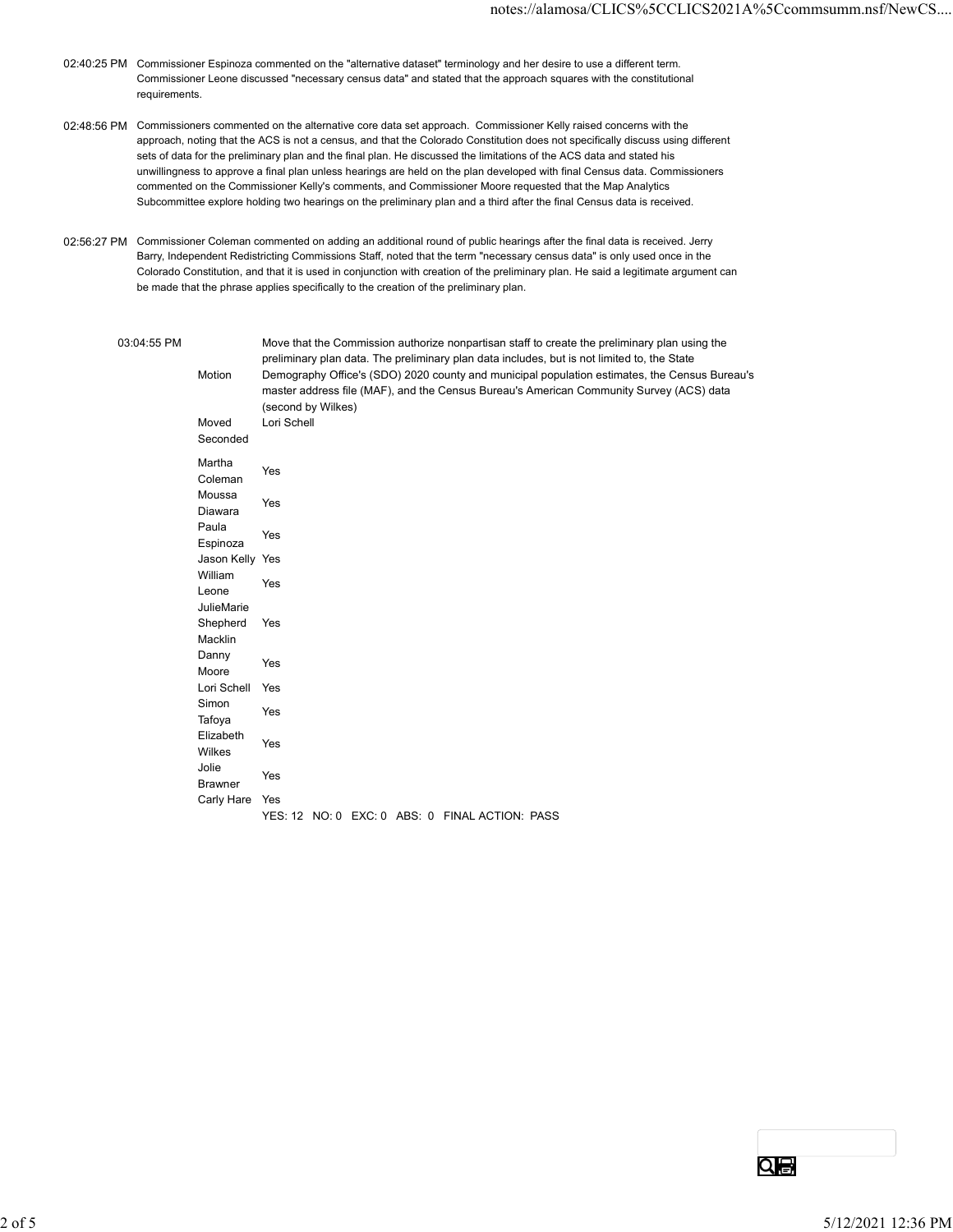|             |                             | notes://alamosa/CLICS%5CCLICS2021A%5Ccommsumm.nsf/l                                                                                                                                    |
|-------------|-----------------------------|----------------------------------------------------------------------------------------------------------------------------------------------------------------------------------------|
|             |                             |                                                                                                                                                                                        |
|             |                             |                                                                                                                                                                                        |
|             |                             |                                                                                                                                                                                        |
| 03:07:17 PM |                             | Move that the commission direct nonpartisan staff to present the preliminary plan on June 23,<br>2021, pending the release of the State Demography Office's (SDO) county and municipal |
|             | Motion                      | population estimates no later than May 14, 2021 (seconded by Wilkes)                                                                                                                   |
|             | Moved                       | Lori Schell                                                                                                                                                                            |
|             | Seconded                    |                                                                                                                                                                                        |
|             | Martha                      |                                                                                                                                                                                        |
|             | Coleman                     | Yes                                                                                                                                                                                    |
|             | Moussa                      | Yes                                                                                                                                                                                    |
|             | Diawara                     |                                                                                                                                                                                        |
|             | Paula                       | Yes                                                                                                                                                                                    |
|             | Espinoza<br>Jason Kelly Yes |                                                                                                                                                                                        |
|             | William                     |                                                                                                                                                                                        |
|             | Leone                       | Yes                                                                                                                                                                                    |
|             | JulieMarie                  |                                                                                                                                                                                        |
|             | Shepherd                    | Yes                                                                                                                                                                                    |
|             | Macklin<br>Danny            |                                                                                                                                                                                        |
|             | Moore                       | Yes                                                                                                                                                                                    |
|             | Lori Schell Yes             |                                                                                                                                                                                        |
|             | Simon                       | Yes                                                                                                                                                                                    |
|             | Tafoya                      |                                                                                                                                                                                        |
|             | Elizabeth<br>Wilkes         | Yes                                                                                                                                                                                    |
|             | Jolie                       |                                                                                                                                                                                        |
|             | <b>Brawner</b>              | Yes                                                                                                                                                                                    |
|             | Carly Hare Yes              |                                                                                                                                                                                        |
|             |                             | YES: 12 NO: 0 EXC: 0 ABS: 0 FINAL ACTION: PASS                                                                                                                                         |
|             |                             | 03:07:24 PM Commissioner Hare thanked the staff and the subcommittee for their work on the issue.                                                                                      |
|             |                             | 03:07:42 PM Commissioner Leone began the report from the General Counsel Exploratory Committee, and discussed the committee's                                                          |
|             |                             | recommendations for outside counsel. Commissioner Leone discussed the committee's process in advertising for and vetting                                                               |
|             |                             | candidates for outside counsel. He noted that the committee is recommending retaining two firms: Achieve Legal Group as                                                                |

- 03:07:42 PM Commissioner Leone began the report from the General Counsel Exploratory Committee, and discussed the committee's recommendations for outside counsel. Commissioner Leone discussed the committee's process in advertising for and vetting candidates for outside counsel. He noted that the committee is recommending retaining two firms: Achieve Legal Group as general counsel and Wheeler Trigg O'Donnell as litigation counsel.
- 03:14:03 PM Commissioners Tafoya and Diawara commented on the recommendations.
- 03:28:34 PM The commission discussed how the two firms would communicate with each other, how direction from the full commission would be conveyed to the retained firms, and commission rules and procedures. Commissioner Leone asked that the General Counsel Exploratory Committee be made a permanent committee and to work as liaisons between the full commission and the firms.
- 03:30:58 PM Commissioner Espinoza asked whether any particular roles had been granted to the firms, and Commissioner Leone responded. The commission discussed the political balance of the firms, and the potential conflicts that may exist if two firms are retained. Commissioner Kelly commented on conversations with the Legislative Redistricting Commission about sharing counsel. The commission discussed allowing the committee to be made a permanent committee and to provide direction to the retained counsel.  $\overline{\text{O}}$  of 5<br>3 of 5<br>3 of 5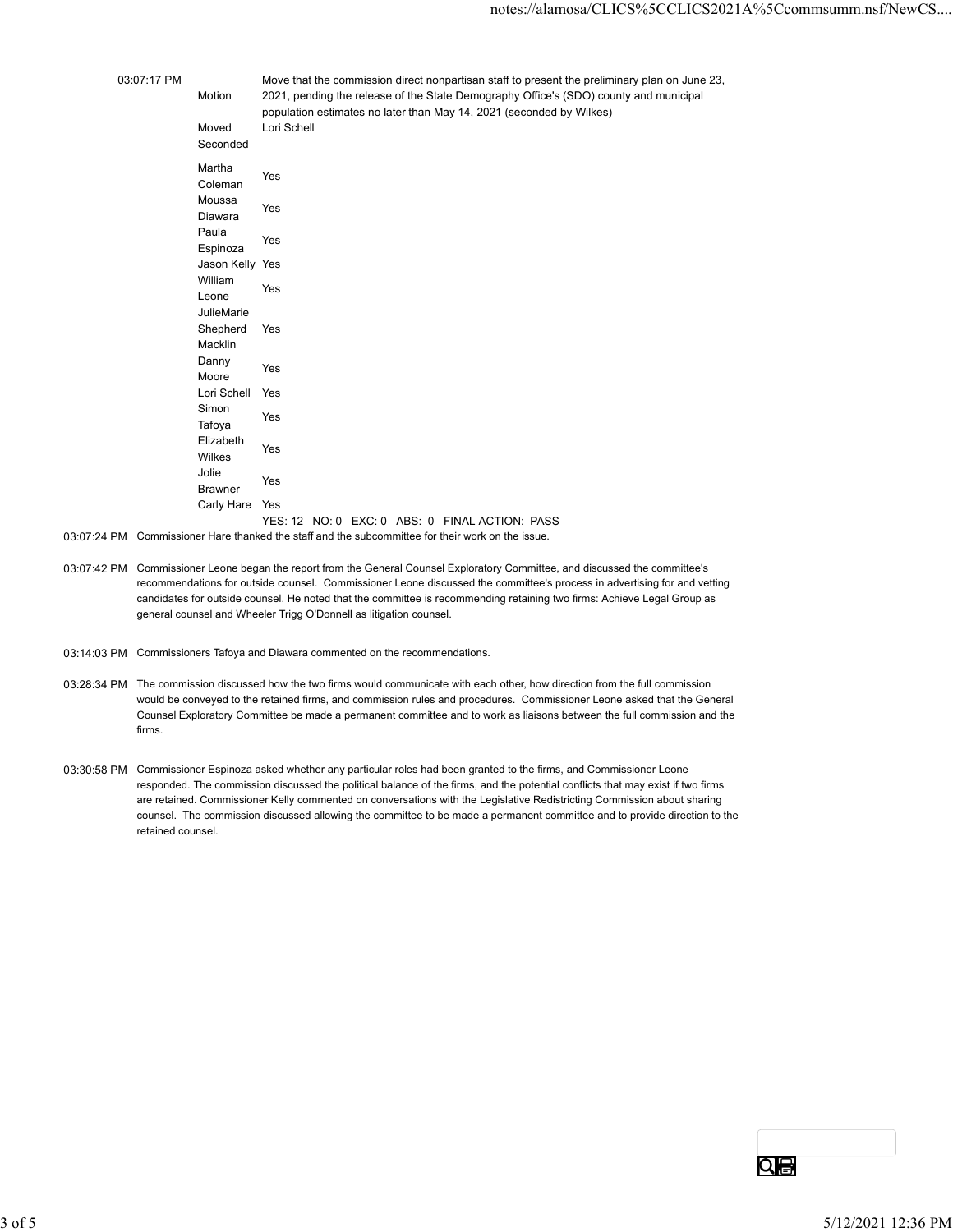| 03:46:38 PM        | Motion<br>Moved            | Retain Achieve Law Group as general counsel and Wheeler Trigg O'Donnell as special litigation<br>counsel (second by Diawara)<br>William Leone |                    |
|--------------------|----------------------------|-----------------------------------------------------------------------------------------------------------------------------------------------|--------------------|
|                    | Seconded<br>Martha         |                                                                                                                                               |                    |
|                    | Coleman<br>Moussa          | Yes                                                                                                                                           |                    |
|                    | Diawara                    | Yes                                                                                                                                           |                    |
|                    | Paula<br>Espinoza          | Yes                                                                                                                                           |                    |
|                    | Jason Kelly Yes<br>William | Yes                                                                                                                                           |                    |
|                    | Leone<br>JulieMarie        |                                                                                                                                               |                    |
|                    | Shepherd Yes<br>Macklin    |                                                                                                                                               |                    |
|                    | Danny                      | Yes                                                                                                                                           |                    |
|                    | Moore<br>Lori Schell Yes   |                                                                                                                                               |                    |
|                    | Simon<br>Tafoya            | Yes                                                                                                                                           |                    |
|                    | Elizabeth<br>Wilkes        | Yes                                                                                                                                           |                    |
|                    | Jolie<br><b>Brawner</b>    | Yes                                                                                                                                           |                    |
|                    | Carly Hare Yes             |                                                                                                                                               |                    |
|                    |                            | YES: 12 NO: 0 EXC: 0 ABS: 0 FINAL ACTION: PASS                                                                                                |                    |
| 03:47:09 PM Motion | Moved                      | Make the General Counsel Exploratory Committee a permanent committee (second by Diawara)<br>William Leone                                     |                    |
|                    | Seconded                   |                                                                                                                                               |                    |
|                    | Martha<br>Coleman          |                                                                                                                                               |                    |
|                    | Moussa<br>Diawara          |                                                                                                                                               |                    |
|                    | Paula<br>Espinoza          |                                                                                                                                               |                    |
|                    | Jason Kelly                |                                                                                                                                               |                    |
|                    | William<br>Leone           |                                                                                                                                               |                    |
|                    | JulieMarie<br>Shepherd     |                                                                                                                                               |                    |
|                    | Macklin                    |                                                                                                                                               |                    |
|                    | Danny<br>Moore             |                                                                                                                                               |                    |
|                    | Lori Schell<br>Simon       |                                                                                                                                               |                    |
|                    | Tafoya<br>Elizabeth        |                                                                                                                                               |                    |
|                    | Wilkes                     |                                                                                                                                               |                    |
|                    | Jolie<br><b>Brawner</b>    |                                                                                                                                               |                    |
|                    | Carly Hare                 | YES: 0 NO: 0 EXC: 0 ABS: 0 FINAL ACTION: Pass Without Objection                                                                               |                    |
|                    |                            |                                                                                                                                               |                    |
|                    |                            |                                                                                                                                               |                    |
|                    |                            |                                                                                                                                               |                    |
|                    |                            |                                                                                                                                               |                    |
|                    |                            |                                                                                                                                               |                    |
|                    |                            |                                                                                                                                               |                    |
|                    |                            |                                                                                                                                               | $Q_{\bigoplus}$    |
|                    |                            |                                                                                                                                               |                    |
|                    |                            |                                                                                                                                               | 5/12/2021 12:36 PM |